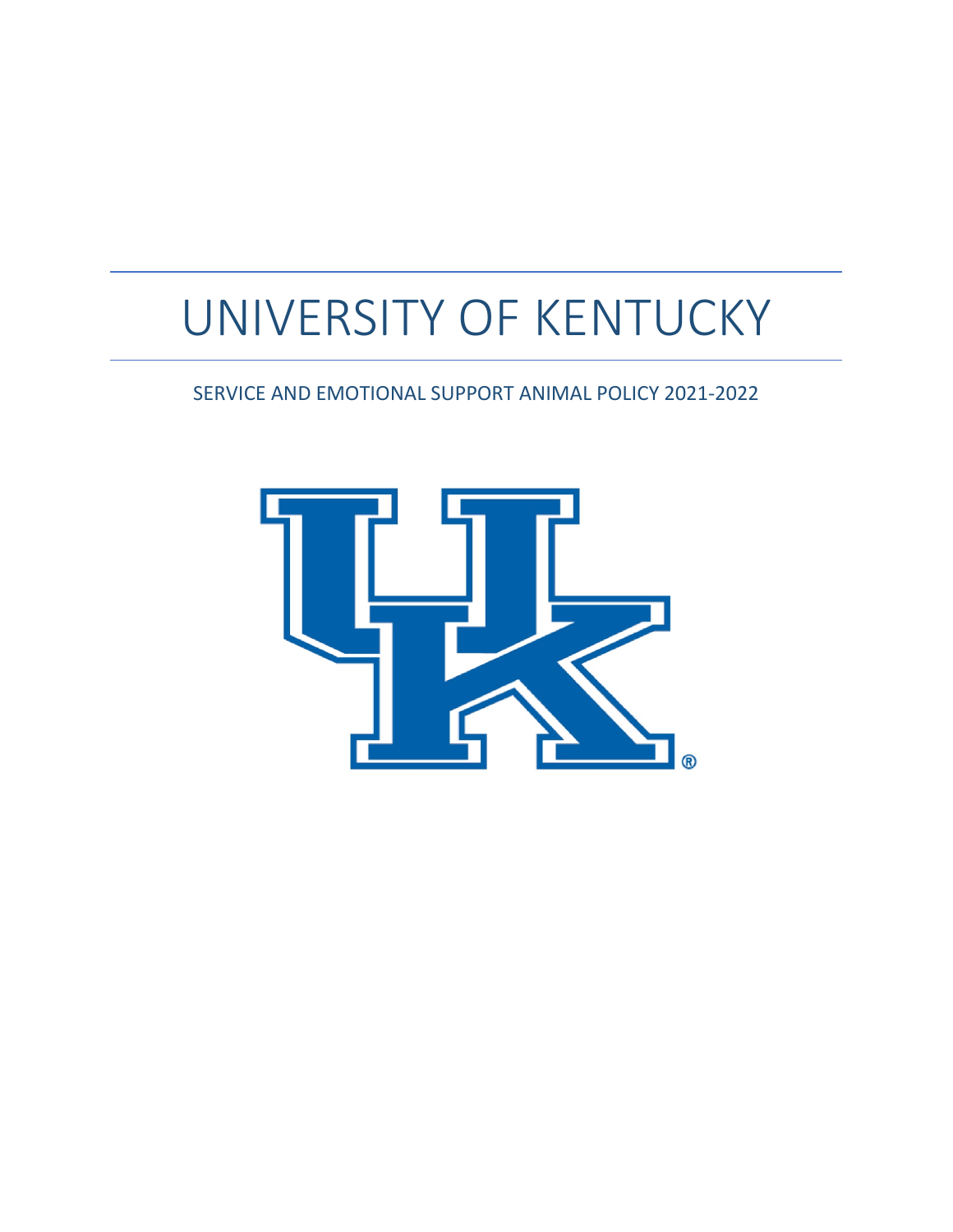## Emotional Support Animals

This document describes the procedures for the use of service animals by students and employees and emotional support animals by students attending University of Kentucky (UK). UK complies with the Americans with Disabilities Act (ADA) in allowing the use of service animals for students, staff and visitors. UK complies with the Fair Housing Act in allowing students the use of emotional support animals that are approved as an accommodation. Employees may not bring emotional support animals to work.

#### **DEFINITIONS**

#### **Emotional Support Animal:**

The Fair Housing Act defines an emotional support animal as any animal that provides emotional support, well-being, or companionship that alleviates or mitigates symptoms of the disability; the animal is not individually trained. Emotional support animals are not limited to dogs and can be other species of animal. Emotional support animals are not family pets and not considered as service animals. In order to bring an emotional support animal to campus, the Owner must contact the DRC no less than 30 days prior to arrival, in order to permit time to gather all necessary documentation. Animals should not be brought to campus prior to approval being granted. UK will make an individual assessment of each proposed emotional support animal. Dogs must be housebroken and have rabies verification of rabies vaccinations. The use of "puppy pads" will not be permitted. No reptiles other than a turtle are permitted. (FHEO Notice: FHEO-2020-01) "Because of the confines of the University residential spaces, the student may not request an animal weighing in excess of 75 pounds as a support animal. The species of animals allowed as support animals will be determined but the Disability Resource Center." (University of Kentucky Administrative Regulation 6:11 – VIII:D)

#### QUALIFYING TO HAVE A SERVICE OR EMOTIONAL SUPPORT ANIMAL

For an individual to qualify for having a service animal on campus:

- The student must have a disability as defined by the ADA;
- The accompanying animal must be approved by an appropriate medical/therapist as a part of the therapeutic process.
- Students must contact the DRC if the service animal will be housed on the campus so that accommodations can be coordinated;
- Must contact the DRC and Residential Life as early as possible to permit time to gather and review all necessary documents.

NOTE: If the definition of a service animal is not met, then the use of the animal as emotional support may be allowed as a reasonable accommodation.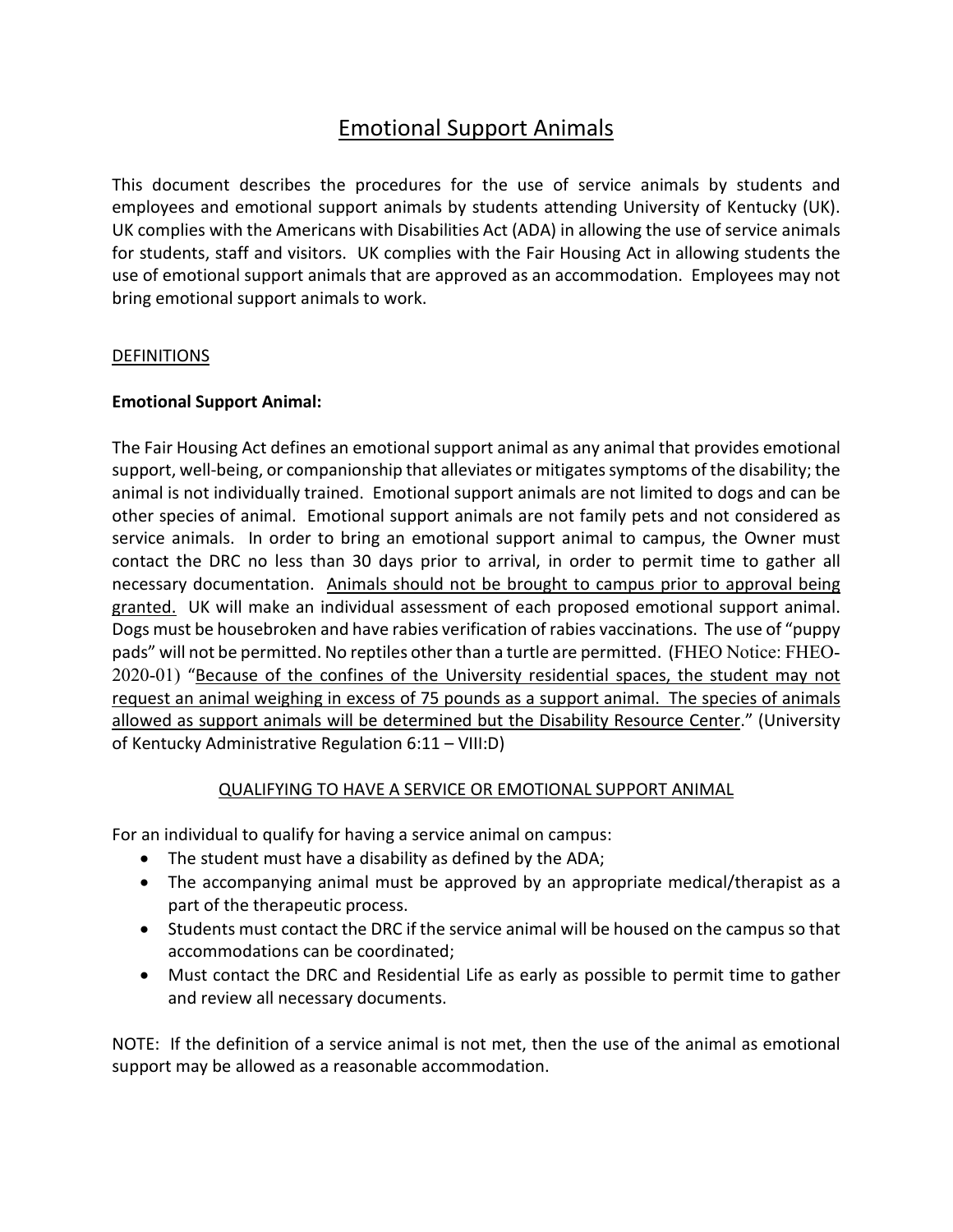For a student to qualify to have an emotional support animal in his or her residence hall:

- The student must have a disability as defined by the ADA;
- The student must be registered with the DRC;
- The student must have an established relationship with the animal to be considered an emotional support animal (preferably at least 3 months);
- The emotional support animal must be approved through DRC, in conjunction with other offices as needed;
- The owner must notify the DRC if the animal is no longer needed or is no longer residing on UK property. If the animal will be replaced, the owner must submit a new request.

Students who require the use of a service animal on campus must contact the DRC to register as a student with a disability. Information provided to the DRC is confidential and specific information about the disability will not be released without the consent of the student.

## *EMOTIONAL SUPPORT ANIMALS IN CAMPUS-OWNED RESIDENCES:*

## **Owner:**

- Is responsible to attend and be in full control of the emotional support animal at all time. The emotional support animal shall have a harness, lease, tether or be transported in an appropriate enclosure whenever it is outside of the residence hall room where it will be housed.
- In shared living spaces, the emotional support animal should be in an appropriate container if the owner is not in the room with the animal. Roommates cannot care for or be responsible for the ESA.
- Will contact potential roommates and suitemates to determine if other student have any concerns about potentially living with a support animal.
- Is responsible for following all rules related to the restrictions of animals from buildings on the campus other than their residence hall.
- Is responsible for the costs of care necessary for the emotional support animal's wellbeing. The arrangements and responsibilities for the rare of an emotional support animal are the sole responsibility of the owner at all time, including regular bathing and grooming as needed.
- Is responsible for not leaving the emotional support animal unattended for an unreasonable length of time.
- Is responsible for independently removing or arranging for the removal of the emotional support animal's waste. Waste must be disposed in a sealed bag in the designated trash area outside of the residence hall.
- If the comfort animal voids on the floor or carpet anywhere inside a residence hall, the student is responsible to clean up promptly to the best of their own ability, as well as submit a work request with Facilities Management for the area to be properly disinfected. The student must pay all costs associated with such clean up. Dogs must be housebroken, and accidents should be infrequent.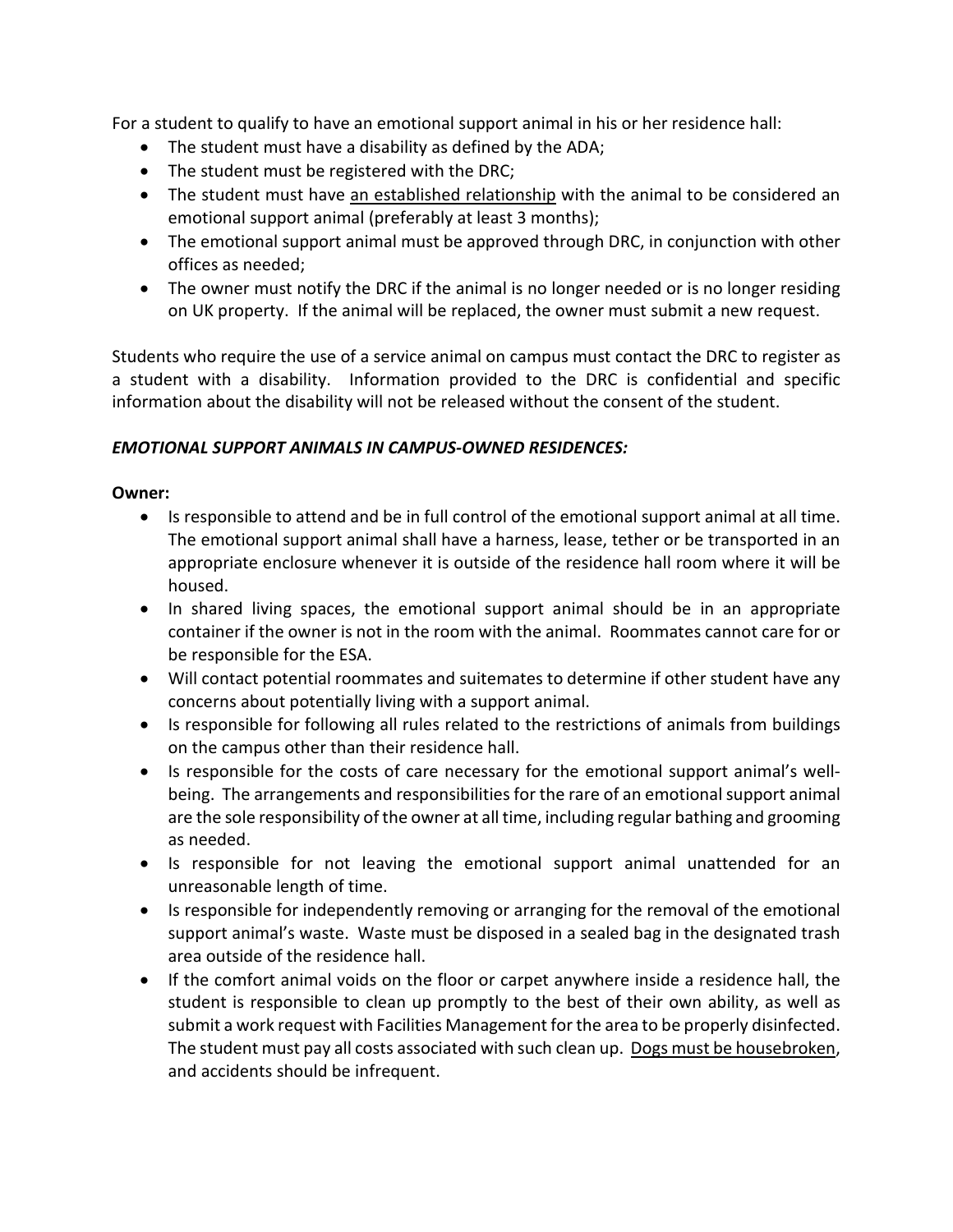- Is responsible for complying with local and state licensing laws for animal rights and owner responsibilities. Emotional support animals should be current with immunizations and wear a rabies vaccination tag if appropriate (cats and dogs must have rabies tags on collar).
- Animals must leave campus with the student if student leaves overnight and during all UK breaks if the student leaves campus.
- Is responsible for paying for any damage to UK property or pest treatment caused by the animal.
- Must abide by all applicable residential policies, including room inspections
- No reptiles will be permitted other than a turtle
- Is responsible for notifying the DRC and UK Housing if the emotional support animal is no longer needed

## **UK Community:**

- Must allow emotional support animals to reside with their owners in their residence hall room or suite once they are approved as a disability related accommodation.
- Contact the DRC if any questions or concerns arise relating to emotional support animals including any additional questions regarding visitors to campus who have emotional support animals.
- Report any emotional support animals who misbehave or any owners (or other individuals) who mistreat their emotional support animals to the Department of Public Safety and the DRC.
- Refrain from charging a fee for the emotional support animal to reside in the residence hall, but may assess fees for any damages incurred.

## **DRC Office:**

- Is responsible for developing the necessary procedures for UK and facilitating the use of emotional support animals by students on campus
- Assist owners and the UK community when questions or concerns relating to emotional support animals on campus and seeks legal advice when necessary.
- If other residents raise concerns about the animal and attempts to mediation are unsuccessful, the owner of the ESA will be provided with an alternate living space on campus and expected to move within a reasonable period.

## IMPORTANT CONSIDERATIONS

A service or emotional support animal **can be asked to leave or not allowed participation** on campus if:

- The animal is found by UK to be out of control or disruptive and the animal's owner does not take immediate and effective action to control it.
- The animal is not housebroken
- The animal is found to be neglected or mistreated and prompt corrective action is not taken.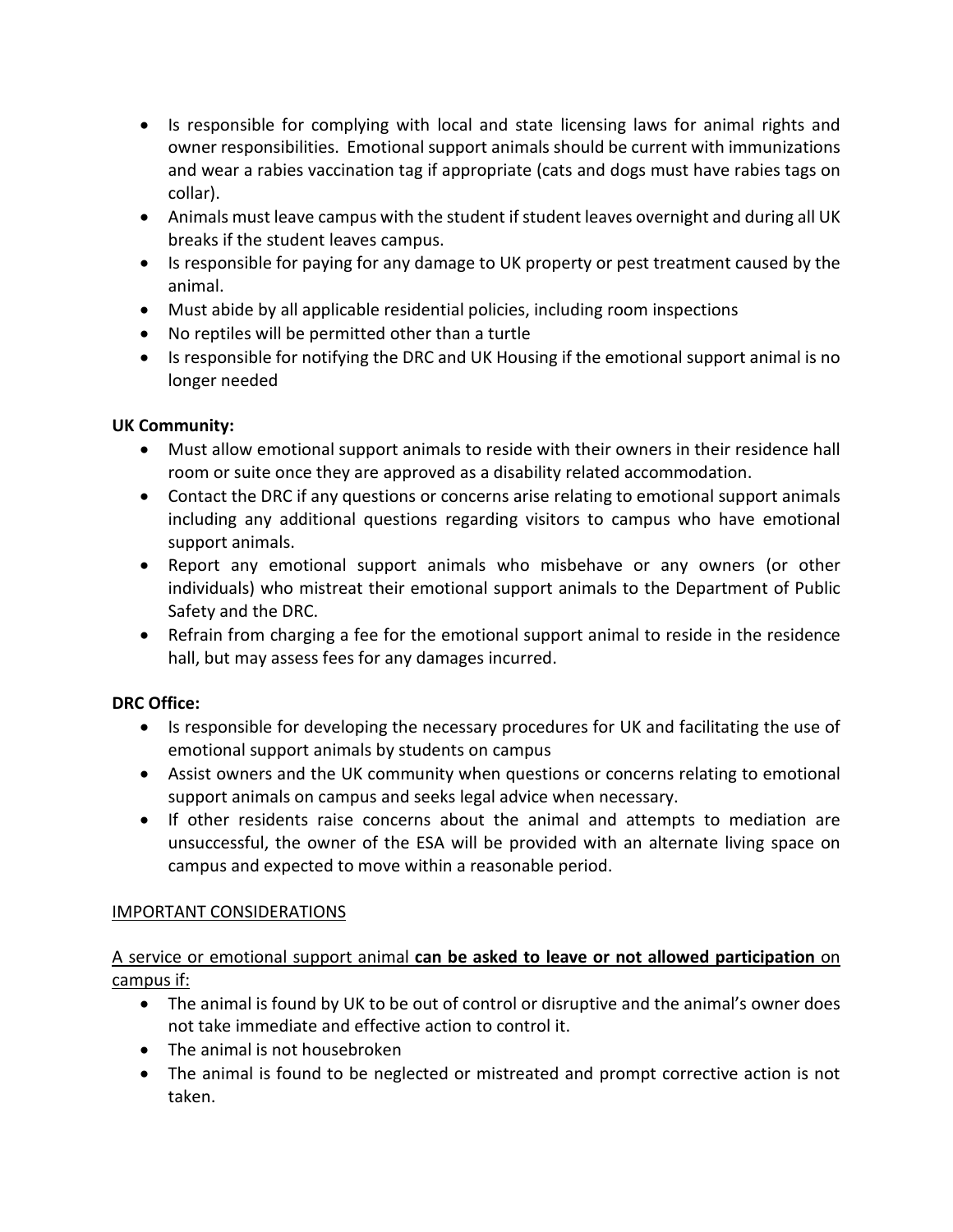- The animal is physically ill.
- The animal is unreasonably dirty.
- An emotional support animal attempts to enter a place on campus where the presence of an emotional support animal causes danger to the safety of the owner or other students/members of campus.
- An emotional support animal attempts to enter a place on campus where an emotional support animal's safety is compromised.
	- $\circ$  Student must identify a person that can come get the animal within a reasonable amount of time.
- Students whose animal is found to be disruptive, unkept or endangers the safety of others will be referred to the Office of Student Conduct and/or the Office of Institutional, Equity and Equal Opportunity.

## **Significant allergies to animal dander and other concerns:**

• Concerns of this nature will be addressed on a case-by-case basis. The DRC will work in conjunction with the Office of Residential Life to alert potential roommates of the fact that a service or comfort animal will present in an effort to address concerns including those related to allergies and objections or fears related to certain types of animals as early as possible in the housing assignment process. Issues or concerns that may arise during the academic year should be reported as quickly as possible. Owners who have concerns about any matter affecting their use of a service or emotional support animal should contact the DRC.

#### **Special Situations or Exceptions**

• Students and employees should contact the DRC to discuss any special situations regarding service animals or emotional support animas that are not covered by this policy, as well as any exceptions to this policy that might be requested by a student or employee. All exceptions must be approved in writing by the DRC at UK.

## Service Animals on Campus

This document describes the procedures for the use of service animals by students and employees and emotional support animals by students attending University of Kentucky (UK). UK complies with the Americans with Disabilities Act (ADA) in allowing the use of service animals for students, staff and visitors. UK complies with the Fair Housing Act in allowing students the use of emotional support animals that are approved as an accommodation. Employees may not bring emotional support animals to work.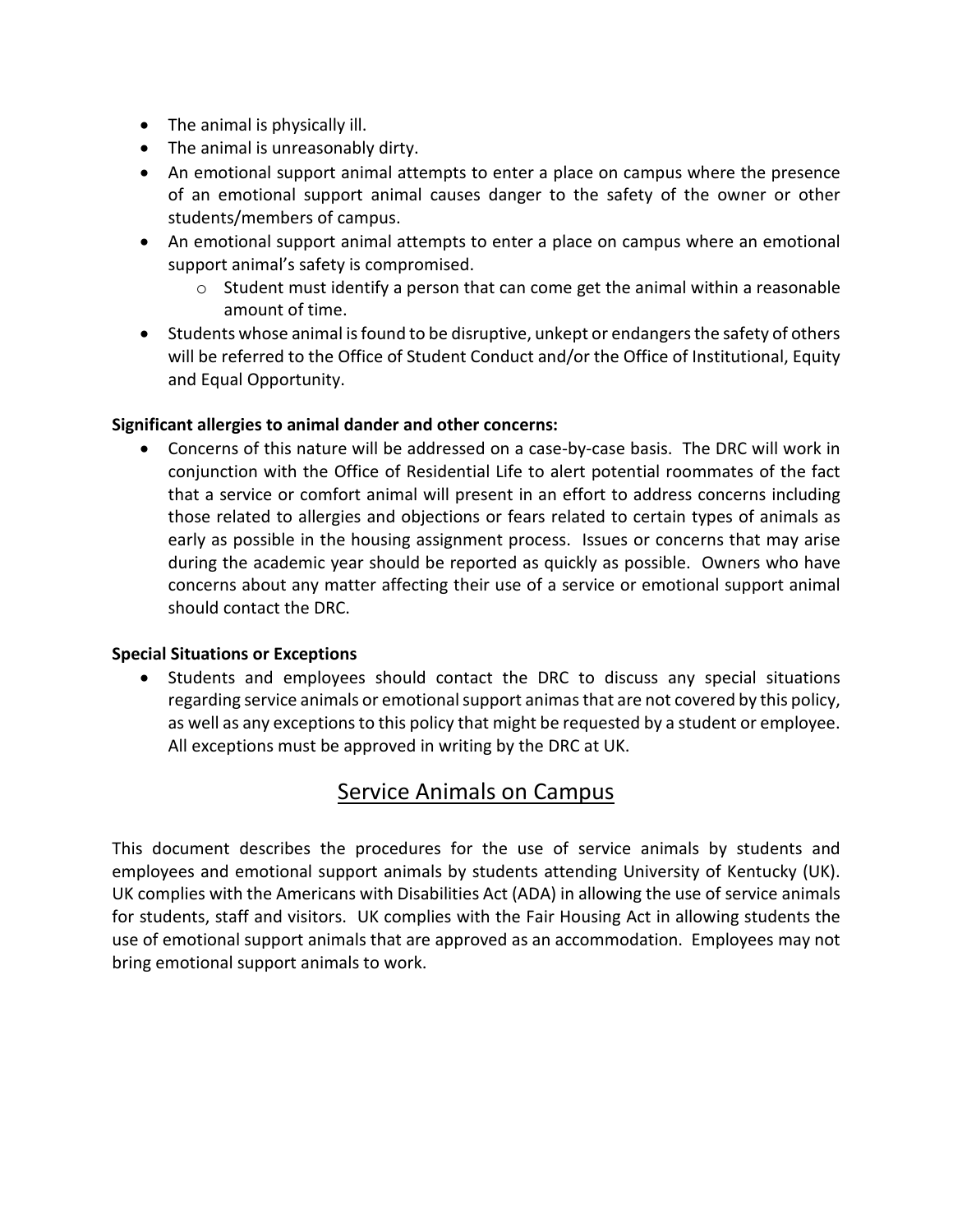#### **DEFINITIONS**

#### **Service Animal:**

A service animal as per the ADA is defined as: "Any dog that is individually trained to do work or perform tasks for the benefit of an individual with a disability, including a physical, sensory, psychiatric, intellectual, or other mental disability. Other species of animals, whether wild or domestic, trained or untrained, are not service animals for the purpose of this definition. The work or tasks performed by a service animal must be directly related to the owner's disability. Examples of work or tasks include, but are not limited to, assisting individuals who are blind or have low vision with navigation and other tasks, alerting individuals who are deaf or hard of hearing to the presence of people or sounds, providing non-violent protection or rescue work, pulling a wheelchair, assisting an individual during a seizure, …retrieving items such as medicine or the telephone, providing physical support and assistance with balance and stability to individuals with mobility disabilities, and helping persons with psychiatric and neurological disabilities by preventing or interrupting impulsive or destructive behaviors. "Because of the confines of the University residential spaces, the student may not request an animal weighing in excess of 75 pounds as a support animal. The species of animals allowed as support animals will be determined but the Disability Resource Center." (University of Kentucky Administrative Regulation 6:11 – VIII:D)

#### QUALIFYING TO HAVE A SERVICE ANIMAL ON CAMPUS

For an individual to qualify for having a service animal on campus:

- The student must have a disability as defined by the ADA;
- The accompanying animal must be trained to do specific tasks for the qualified individual; and
- Students are asked register with the DRC if the service animal will be housed on the campus so that accommodations can be coordinated.

#### RESPONSIBILITIES/REQUIREMENTS

#### *SERVICE ANIMALS ON CAMPUS*

#### **Owner:**

- Is responsible to attend to and be in full control of the service animal at all time. A service animal shall have a harness, leash, or other tether unless a) the owner is unable to use a harness, leash or tether, or b) using a harness, leash, or tether will interfere with the animal's ability to safely and effectively perform its duties.
- Animal does NOT have to have identifiers showing that it is a service animal, however, the university would recommend identification so that the general population knows that the animal is "on duty."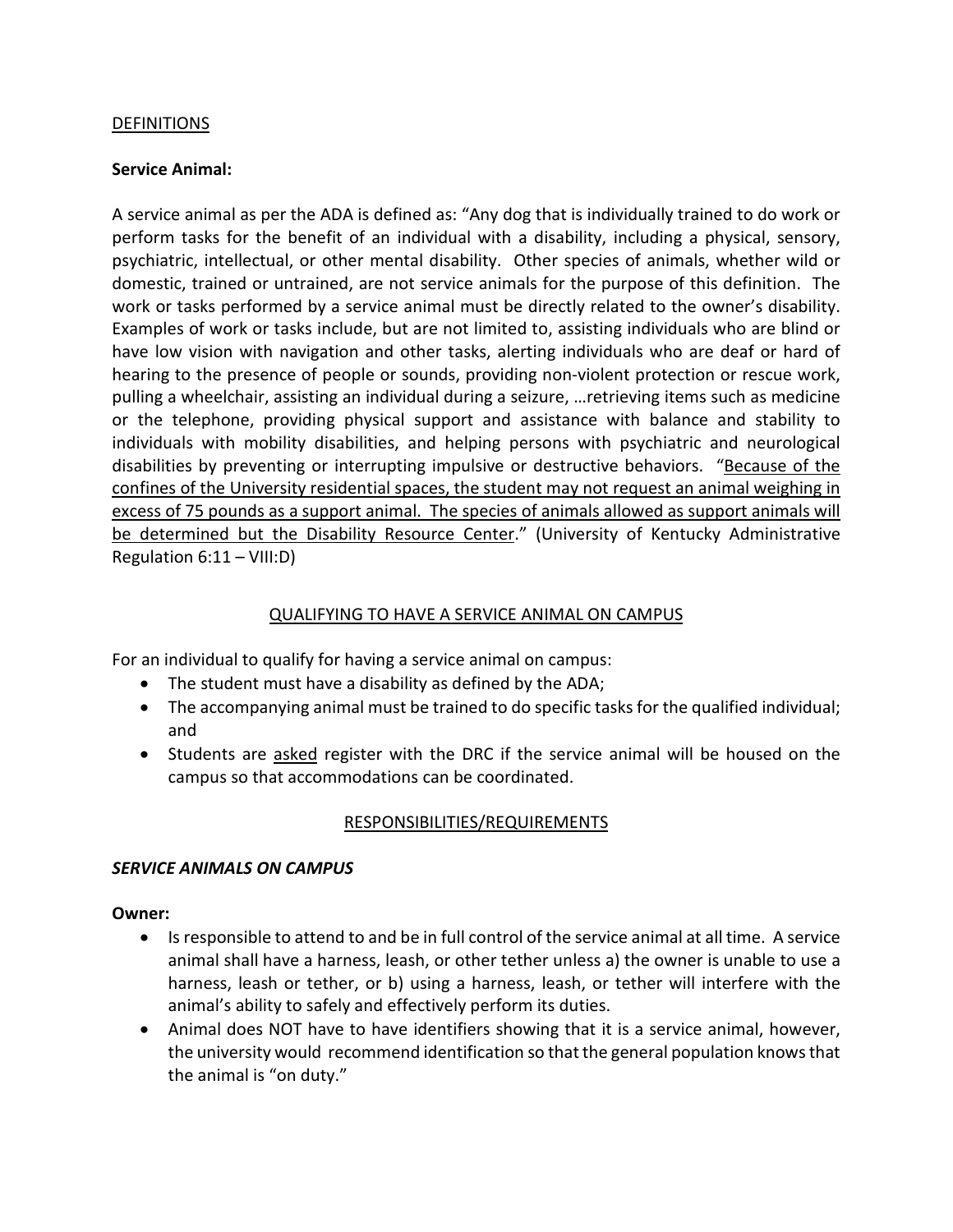- Is responsible for the costs of care necessary for a service animal's well-being. The arrangements and responsibilities with the care of a service animal is the sole responsibility of the owner at all time, including regular bathing and grooming, as needed.
- Is responsible for independently removing or arranging for the removal of the service animal's waste. Waste must be disposed in a sealed bag in the designated trash area outside of the residence hall.
- Is responsible for complying with local and state licensing laws for animal rights and owner responsibilities. Service animals must be current with immunizations and wear a rabies vaccination tag.
- Is responsible for paying for any damage to UK property caused by the animal
- Animals must leave campus with the student anytime the student leaves overnight and/or during UK breaks.
- UK may prohibit the use of service animals in certain locations due to health and safety restrictions or places where the animal might be in danger. Restricted areas may include but are not limited to food preparation areas, research laboratories, boiler rooms and other areas prohibited by law.

## **UK Community:**

- Must allow service animals to accompany their owners at all times and everywhere on campus where the general public (if accompanying a visitor) or other students (if accompanying a student) are allowed, except for places where there is a health, environmental, or safety hazard. The appropriate way to ascertain that an animal is a service animal is to ask (only if it not apparent) if the animal is required because of a disability and what tasks it has been trained to perform. Specific questions about the individual's disability may not be asked.
- Contact the DRC if any questions or concerns arise relating to the service animals.
- Only two questions can be asked about service animals:
	- o Is the Service Animal required because of a disability?
	- o What work or task is the dog trained to perform?
- Do not ask questions about the disability.
- Do not pet or feed a service animal.
- Do not attempt to separate the animal from the owner.
- Do not startle or tease a service animal.
- Contact the DRC if faculty/staff have any additional questions regarding visitors to campus who have service animals.
- Refrain from charging a fee for the service animal to reside in the residence hall but may assess usual fees for any damages incurred.
- Report any service animals who misbehave or any owners (or other individuals) who mistreat their service animal to the Department of Public Safety.

#### **DRC Office:**

• Is responsible for developing the necessary procedures for UK and facilitating the use of service animals by students on campus.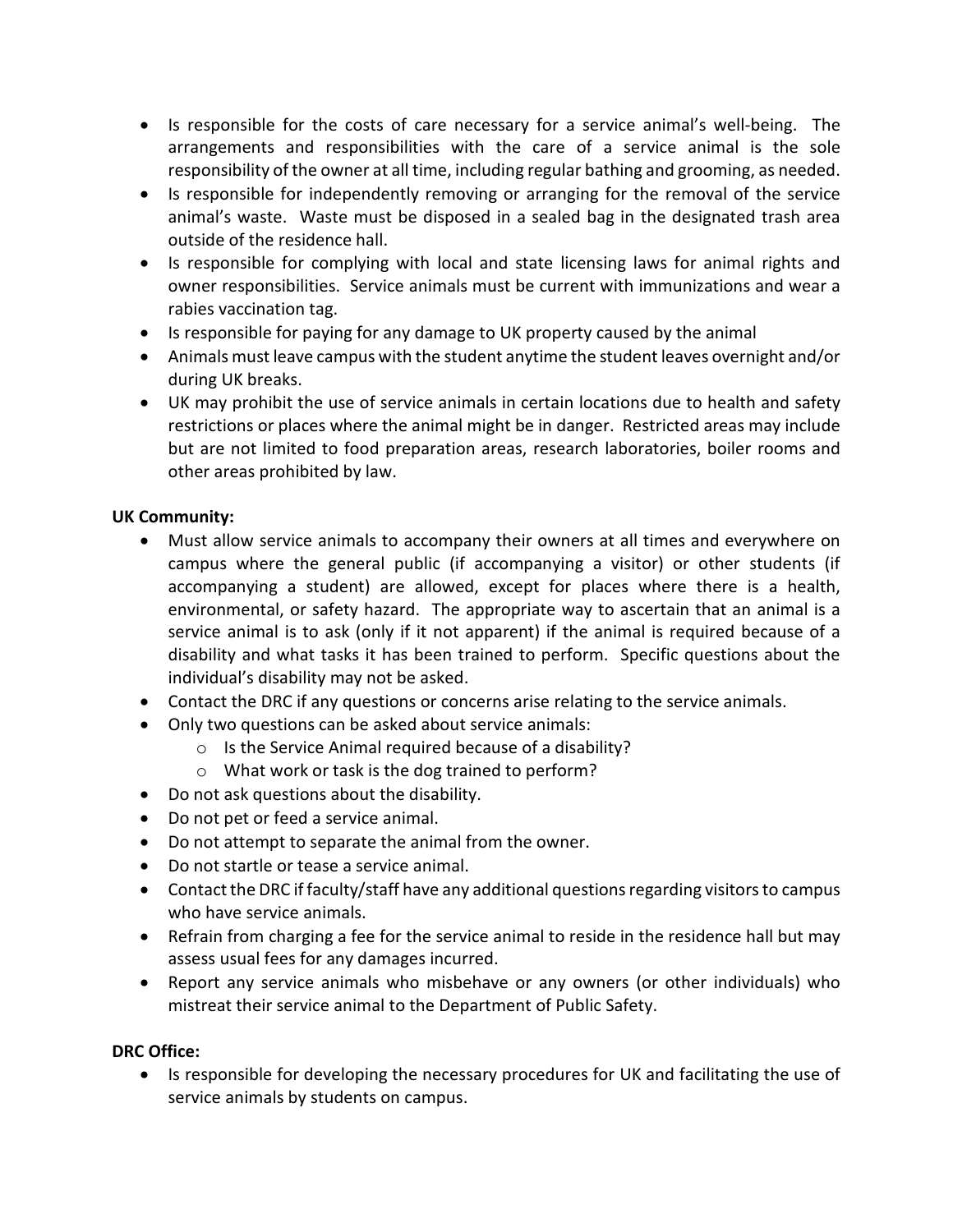• Assists owners and the UK community when questions or concerns arise relating to service animals on campus and seeks legal advice when necessary.

## **Trainers/Trainees:**

• Animals in training and their trainers are expected to adhere to the responsibilities and requirements of trained service animals and their owners (see above).

## IMPORTANT CONSIDERATIONS

A service or emotional support animal **can be asked to leave or not allowed participation** on campus if:

- The animal is found by UK to be out of control or disruptive and the animal's owner does not take immediate and effective action to control it.
- The animal is not housebroken or kept in a cage where waste can be managed effectively
- The animal is found to be neglected or mistreated and prompt corrective action is not taken.
- The animal is physically ill.
- The animal is unreasonably dirty.
- A service animal attempts to enter a place on campus where the presence of a service animal causes danger to the safety of the owner or other students/members of campus.
	- $\circ$  Student must identify a person that can come get the animal within a reasonable amount of time.
- Students whose animal is found to be disruptive, unkept or endangers the safety of others will be referred to the Office of Student Conduct and/or the Office of Institutional, Equity and Equal Opportunity.
- A service animal attempts to enter a place on campus where a service animal's safety is compromised.

## **Etiquette around service animals and their owners:**

- Do NOT pet, touch or otherwise distract a service animal when it is working. Doing so may interfere with its ability to perform its duties
- Do NOT feed a service animal. Their work depends on a regular and consistent feeding regiment that the owner is responsible to maintain
- Do NOT attempt to separate the owner from the service animal
- Do NOT harass or deliberately startle a service animal
- Avoid initiating conversations about the student's disability. Some people do not wish to discuss their disability.

## **Significant allergies to animal dander and other concerns:**

• Concerns of this nature will be addressed on a case-by-case basis. The DRC will work in conjunction with the Office of Residential Life to alert potential roommates of the fact that a service or comfort animal will present in an effort to address concerns including those related to allergies and objections or fears related to certain types of animals as early as possible in the housing assignment process. Issues or concerns that may arise during the academic year should be reported as quickly as possible. Owners who have